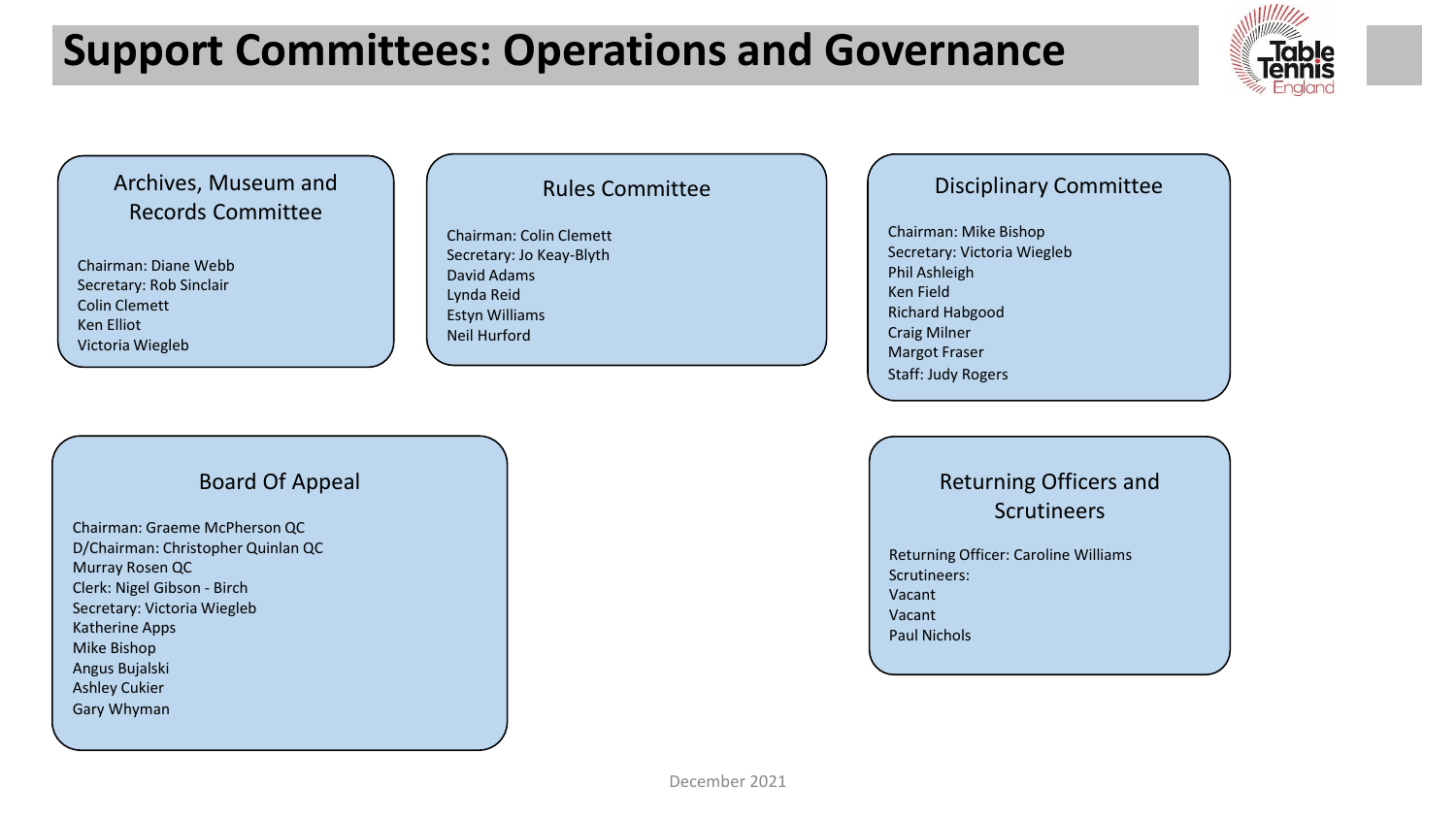# **Support Committees: Sport**



Junior British League Committee Administrator: Vacant Referee: Brian Jackson Competitions & Events Dept. Staff Member Veterans British League Committee Administrator: Vacant Referee: Dave Goulden Assistant Referee: John Mackey National Cadet & Junior Leagues Committee Chairman: Mike Atkinson Competitions & Events Dept. Staff Member

## British League Committee

Chairman: Neil Rogers Secretary: Gary Wood Susie Venner (Board) Jim Kenny (Women's BL) Malcolm Macfarlane (Senior BL) Henry Arthur Alan Ransome OBE (Calendar)

## Schools Committee

Chairman: David Maddison Deputy Chairmen: Richard J Hudson (Team Championships Organiser) Secretary: Demi-Chante Reid Keegan Barstow Claire Warner Steve Burge (Internationals and Selection Organiser) Maria Ingles Gail Johns (Individual Championships Organiser) Charlotte Spencer Stephen Walker Nathaniel Nicol Steven Dolben Greg Yarnall

## Senior British League Committee

Chairman: Neil Rogers Secretary: Gary Wood Administrator: Malcolm Macfarlane Alan Ransome OBE Referee: Stuart Sherlock

#### Women's British League Committee

Administrator: Jim Kenny Referee: Karen Tonge MBE

### Tournament Approval

Panel Chairman: John Mackey Secretary: Kim Mudge Brian Jackson (TOC rep) Mike Atkinson Gary Whyman Lyndon Griffiths Dave Cochrane John Stalker Competitions & Events Dept. Staff Member

## County Championships **Committee**

Chairman: Stan Clarke Secretary / Administrator: Dave Goulden Asst Administrators: (Junior and Cadets) Tony Dixon (Seniors) Ken Eliot (Veterans) Dave Goulden (O60s) Neil Hurford Competitions & Events Dept. Staff Member Premier Weekend Organisers: (Senior/Junior) Tony Dias (Cadets) Dave Cochran (O60s) Neil Hurford (Veterans) Vacant Publicity Officer Stan Clarke Referee: Brian Jackson Deputy Referee: Margot Fraser

## English Leagues Cup Competitions Committee

Chairman: Mike Smith Secretary: Brenda Hudson Referee: Jim Kenny D/Referee: Richard B Hudson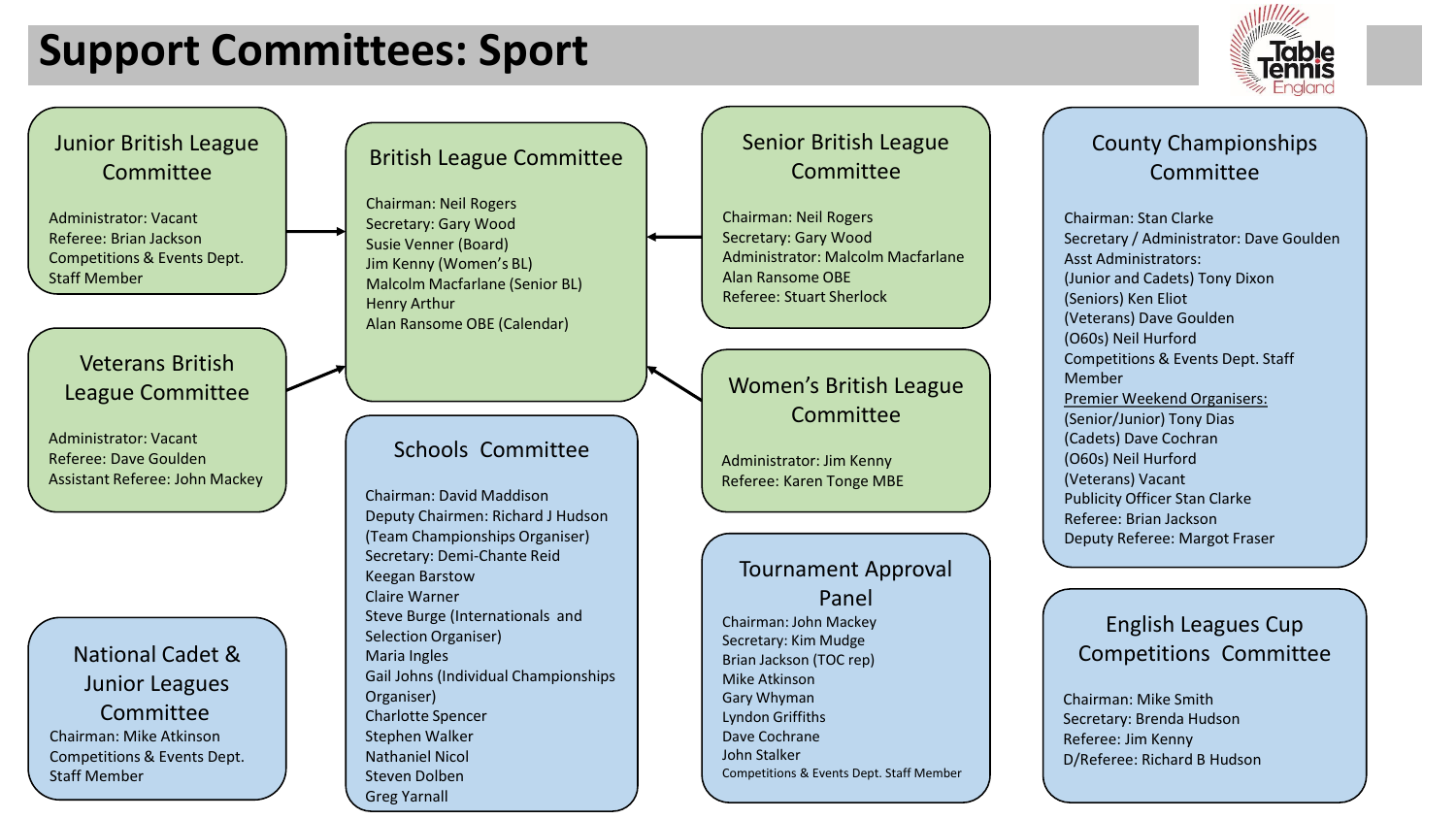# **Support Committees: Sport**



## Tournament Management Officials Panel

Stuart Sherlock Brian Jackson Secretary: Dave Cochrane

#### 2022 Commonwealth Games Umpire Selection Panel

Stuart Sherlock Chris Newton Margot Fraser

## **Technical** Officials Committee

Chairman: Brian Jackson Secretary: Dave Cochrane David Edwards Harry Jutle Johanna Outhwaite Training & Development Co-Ordinator: Karen Tonge MBE Greg Yarnall Board Representative: Tom Purcell Chris Newton Dan Bullen Lyndsey Simpson

#### Umpire Selection Panel

Harry Jutle (Secretary Foreign Competitions) David Edwards (Secretary Domestic Competitions) Lynda Reid Margot Fraser Johanna Outhwaite Chris Newton

> Referee Review and Examination Panel

Stuart Sherlock Brian Jackson Karen Tonge MBE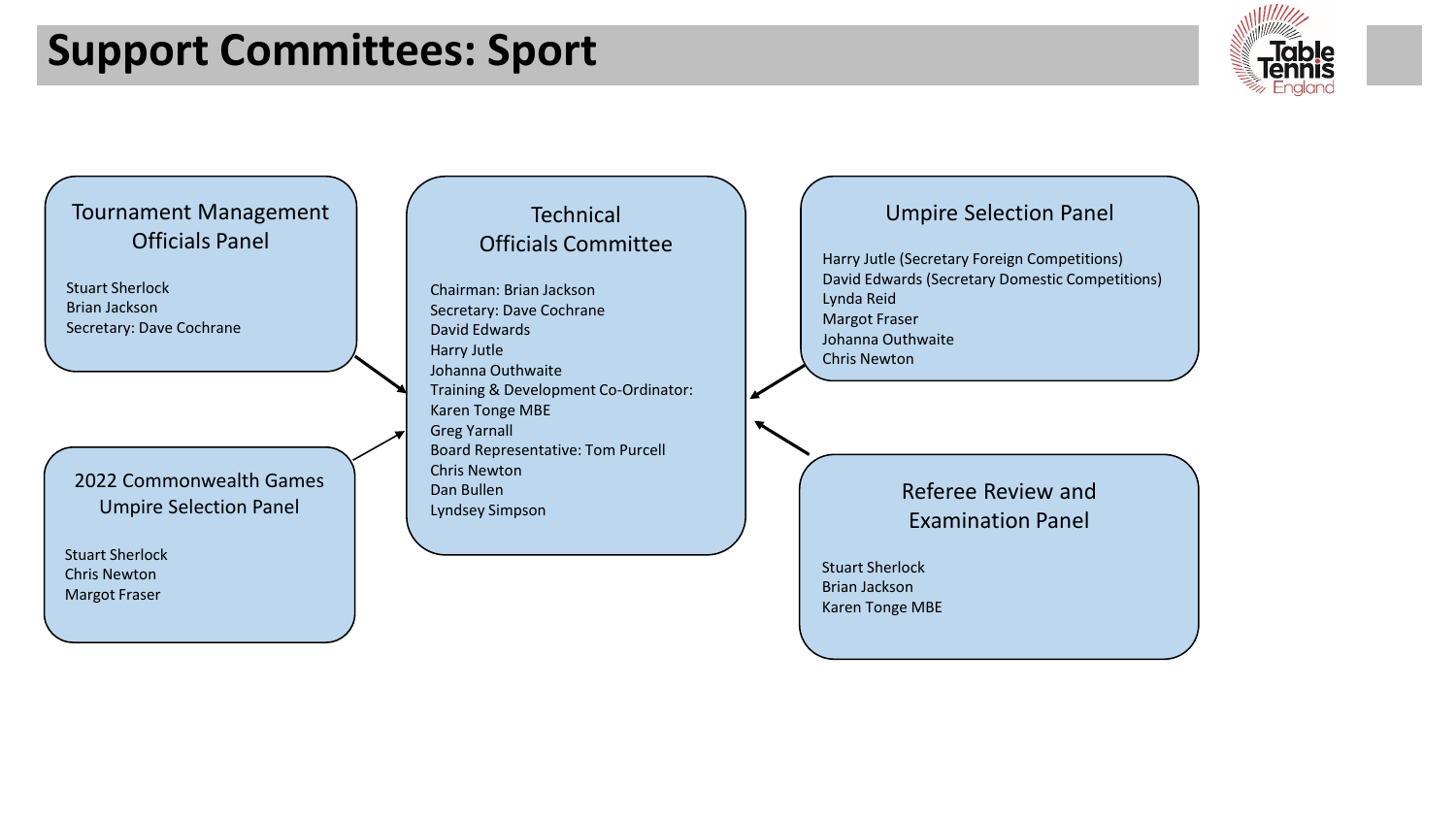# **Board Committees**



Finance & Audit Committee

Chairman: Steve Kemish Secretary: Sam Garey Sandra Deaton Susie Venner Tom Purcell Ray James Adrian Christy

Governance & Risk Committee

Chairman: Simon Griew Secretary: Victoria Wiegleb Sandra Deaton Priya Samuel Kwadjo Adjepong Dr Emma Vickers Ritchie Venner Adrian Christy Jo Keay-Blyth

#### Network

Chairman: Tom Purcell Secretary: Jo Keay-Blyth Sandra Deaton Susie Venner Adrian Christy

Case Management Group (Safeguarding)

Jo Keay-Blyth Judy Rogers Victoria Wiegleb Tom Purcell

## Process Review Group

Jo Keay-Blyth Simon Griew Mike Smith Priya Samuel Others as required

### Talent & Performance

Chairman: Don Parker Secretary: Matthew Stanforth Dr Emma Vickers Sandra Deaton Ritchie Venner Adrian Christy Daniel Reed Jason Sugrue Lois Peake

### Honours Committee

Chairman: Sandra Deaton Secretary: Victoria Wiegleb Jill Parker MBE Doreen Stannard Tom Purcell Richard Scruton Mike Smith

### Nominations Committee

Chairman: Sandra Deaton Secretary: Victoria Wiegleb Adrian Christy Susie Venner Don Parker Steve Kemish Priya Samuel Ritchie Venner